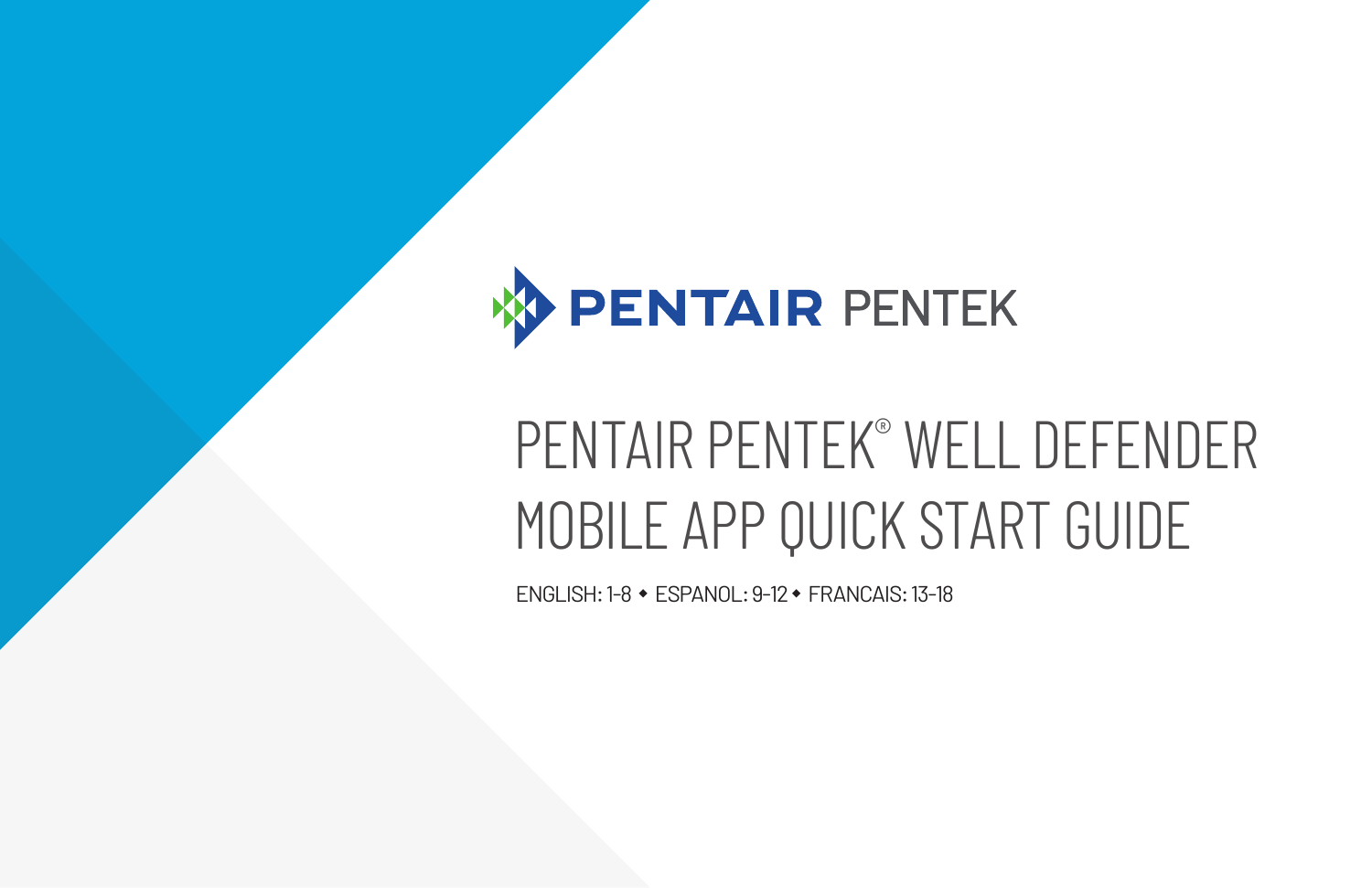### **Configuring Mobile Access**

Configuring your mobile device to interface with the Pentair Pentek® Well Defender unit requires two steps:

- 1. Pair your mobile device using Pentair Home App via a wifi connection.
	- The mobile device used to pair the Pentair Pentek Well Defender must be within range of the router during the pairing processes.
- 2. Register the Pentair Pentek Well Defender unit online.

**NOTE: The mobile device used to pair the Pentair Pentek Well Defender must be within range of the router during the pairing processes.**

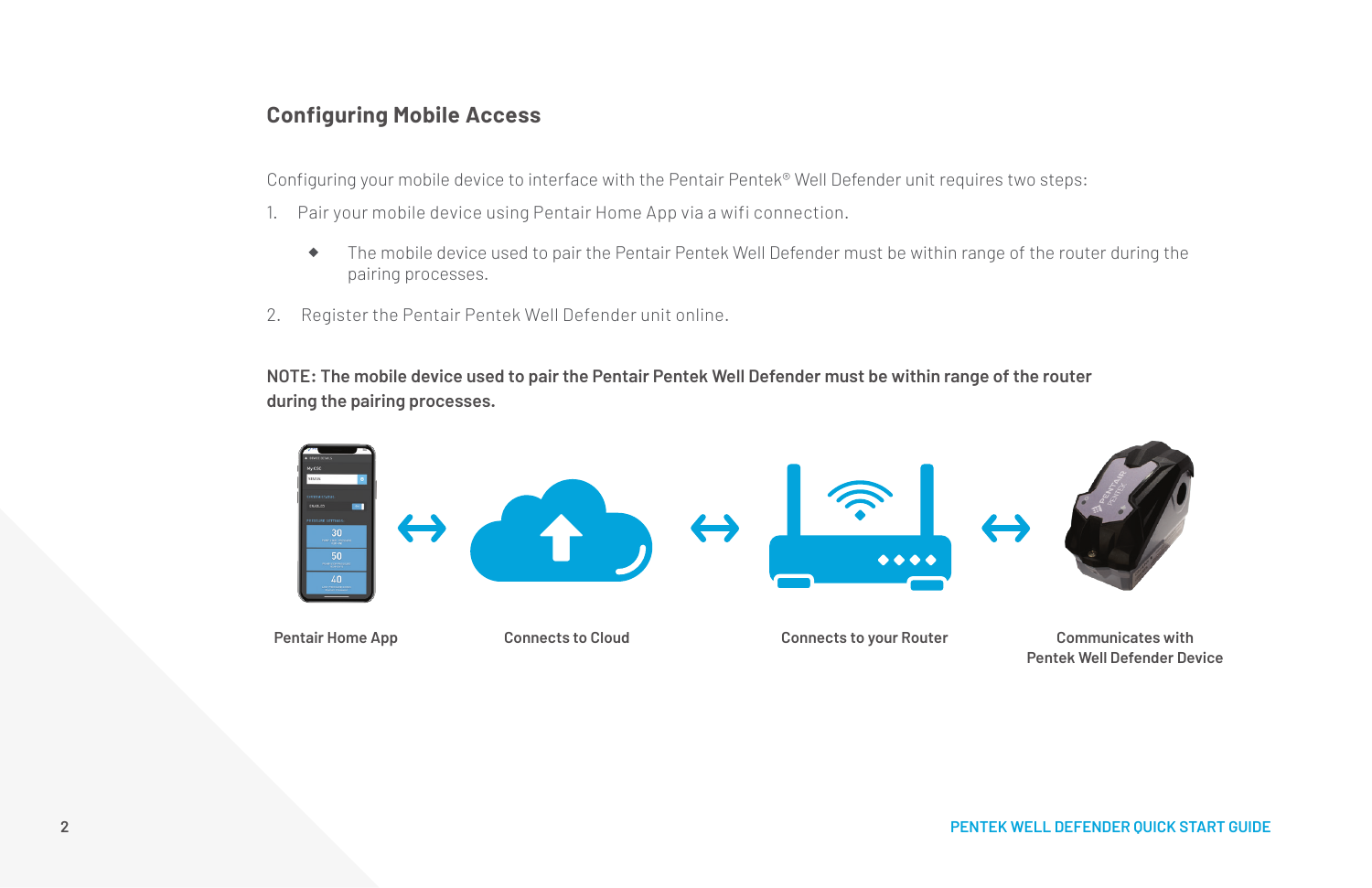

### **Pair the Pentair Pentek® Well Defender with Smartphone/Tablet**

There are two sub-steps when pairing the Pentair Pentek Well Defender. Only then can the Pentek Well Defender be fully paired directly to the App.

- First the Pentek Well Defender unit will be paired to your mobile device.
- Then the Pentek Well Defender will be paired to the router via a web browser on your smartphone/tablet.
- 1. Disconnect power to the Pentek Well Defender device for 10 seconds. and then return power to the unit to activate local access or connection mode.
- 2. Wait until the device's Communication LED is blinking blue. This step could take up to 5 minutes.
- 3. Open your mobile device's wifi settings.
	- To open wifi settings on smartphones or tablets: Go to Settings > WIFI or Settings > Connections > WIFI.
- 4. Select the network named "**PPSxxxxxxx**" to connect your mobile device to Pentek Well Defender.
- 5. Once connected, the device's Communication LED will change to a solid blue. The mobile device is now paired to the Pentek Well Defender device.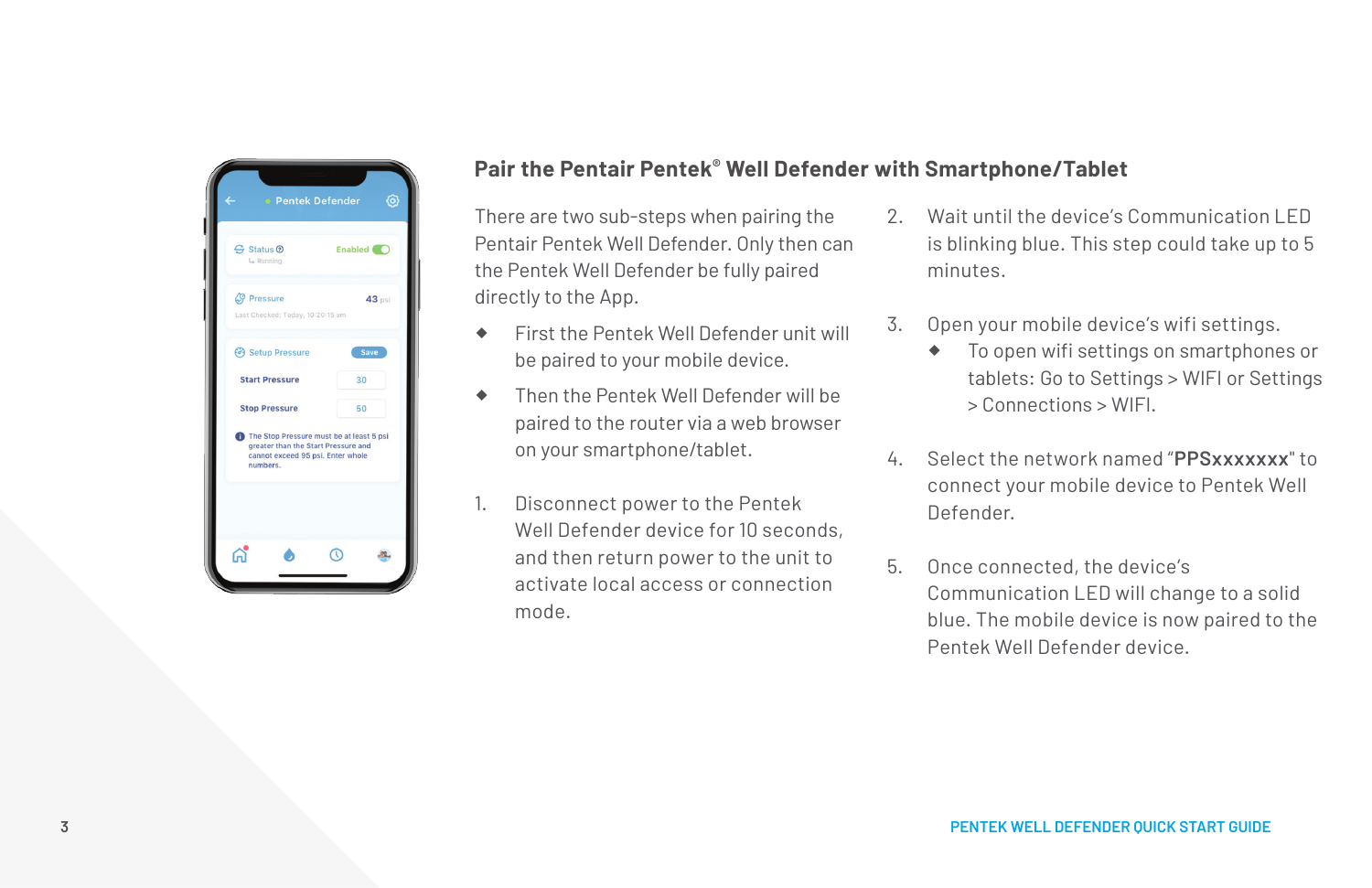

## **Pair Pentair Pentek® Well Defender to Router via Web Browser**

- 6. Open any web browser (i.e. Chrome®, Safari®, etc.) on your mobile device to pair the Pentek Well Defender to the router.
- 7. Type **192.168.1.1** into the address bar and press Enter. This will take you to the main page for pairing the unit and mobile device.

#### 8. Click on **SETTINGS**.

9. Select the router from the drop down SSID list and enter the router password into the security key field. Passwords are case sensitive.

- 10. Click the **ADD** button to save this wifi network in the device.
- 11. Scroll down to System Settings area.
	- Verify Upper and Lower Pressure Settings values are correct. Maximum value for the Upper Pressure Setting is 100psi.
	- Enter the pump motor's Service Factor Amps (SFA back the closing parathesis value. Maximum value is 12A.
- 12. Click **APPLY**.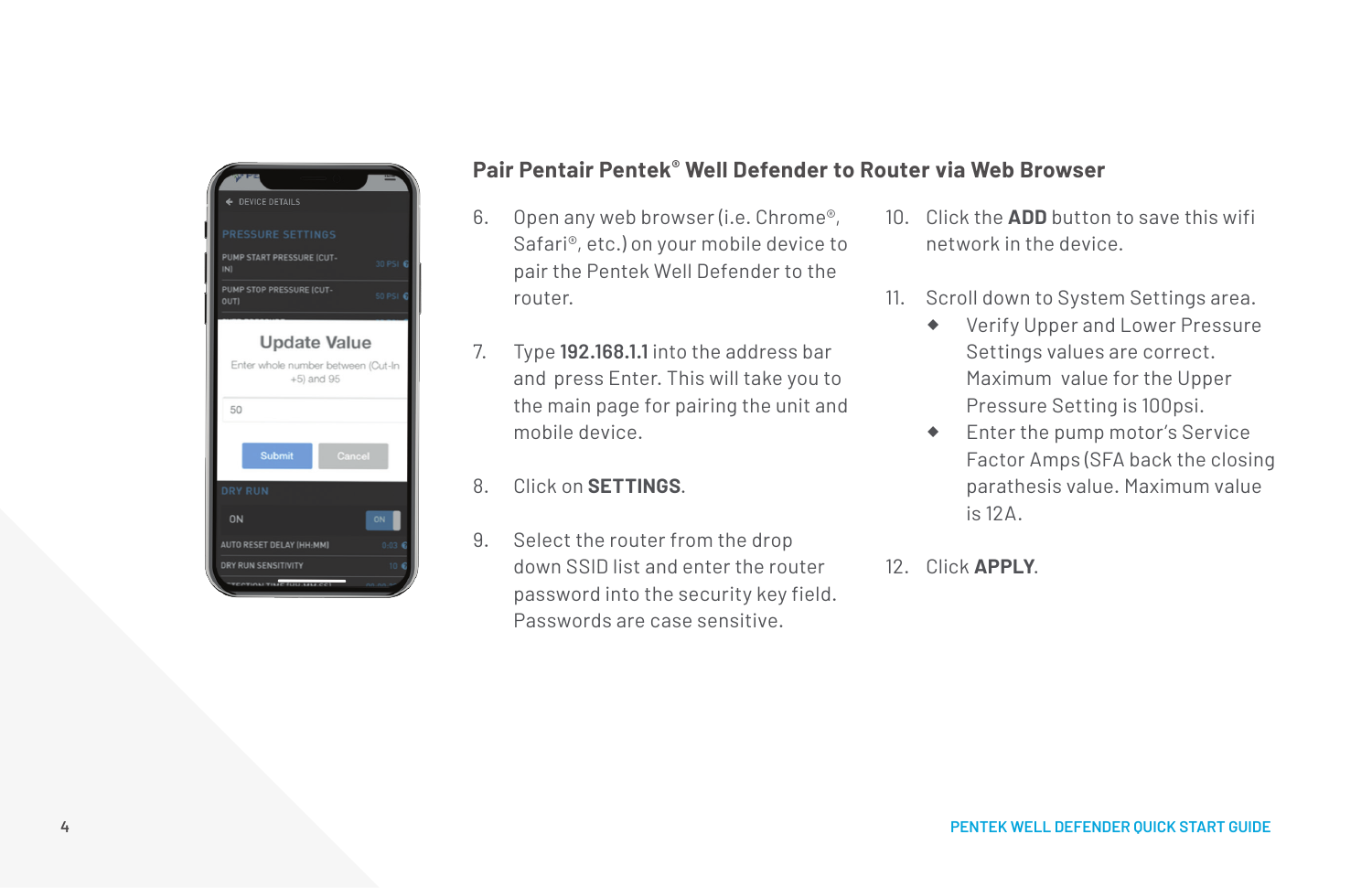

### **Pair Pentair Pentek® Well Defender to Router via Web Browser**

- 13. To complete the process, you will now connect the Pentek Well Defender to the router's wifi directly by disconnecting your mobile device from the Pentek Well Defender's wifi. Open your mobile wifi settings.
	- To open WIFI Settings on mobile devices: Go to Settings > WIFI or Settings > Connections > WIFI.
- 14. Disconnect from the Pentek Well Defender's wifi network or select "Forget This Network" for the PPSxxxxx network. The Pentek Well Defender's Connection LED

will change to a blinking Green once connected to the homeowner's wifi network and then turn to solid Green when connected directly to the internet.

- If the Communication LED is Red, verify that the router's wifi network is working properly.
- If the Communication LED stays blinking Green, verify that the device is setup on the App.
- 15. Choose how to be notified of events by selecting an option under the Notification Methods section of the App.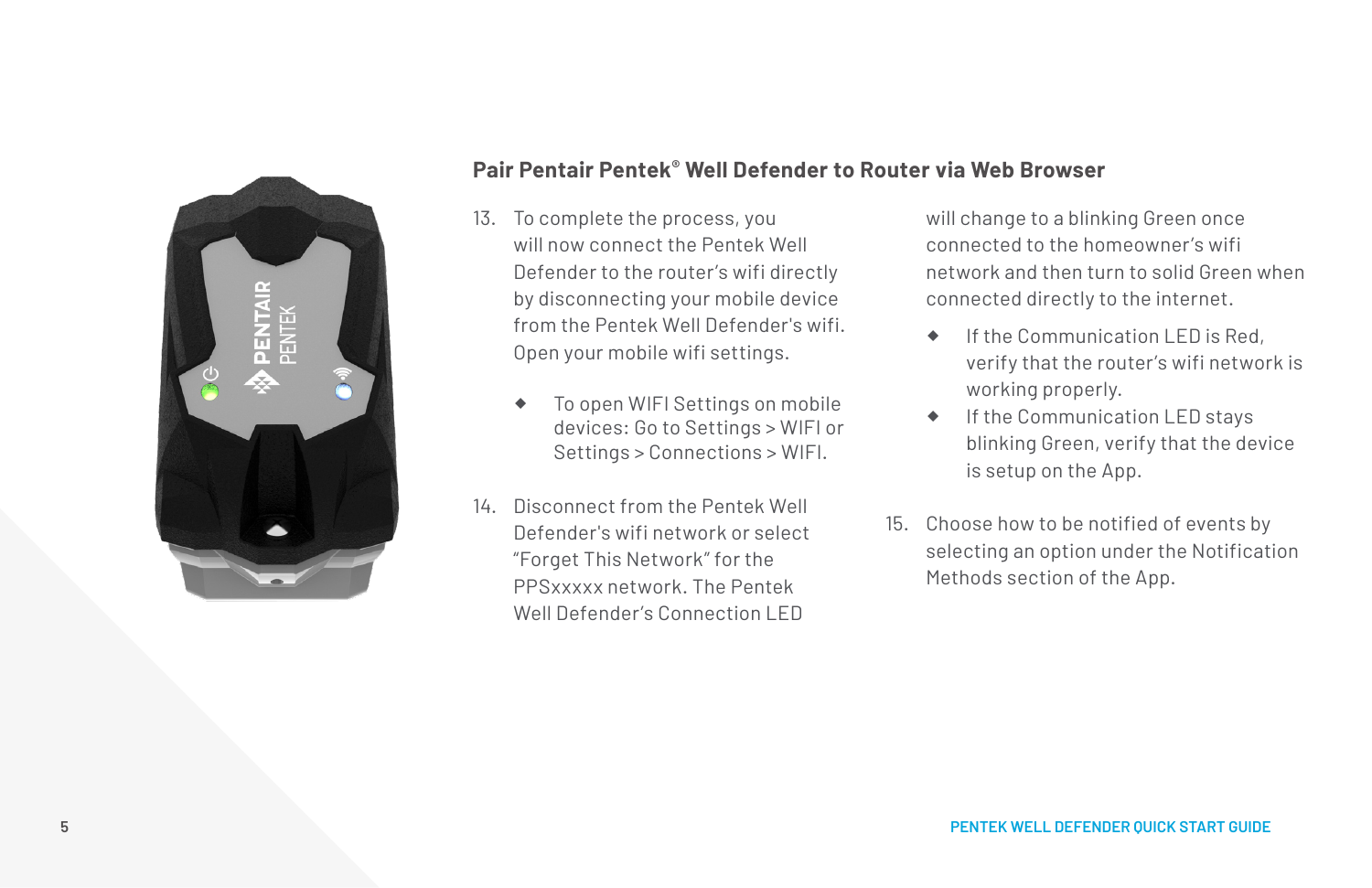#### **Online Device Registration**

- 1. Download the App to your mobile device from Apple App Store® or Google Play®.
- 2. Open the App.
	- Existing users: Login to your account, click **DEVICES** and then **ADD NEW DEVICE**.
	- New users: Scroll down in the app and click **SIGN UP AS A CUSTOMER**.
- 3. Follow prompts to enter device and system information. Complete online device registration.
	- The Pentek Well Defender's unique device ID code is required for this step and can be found on the inner cover of the device itself.

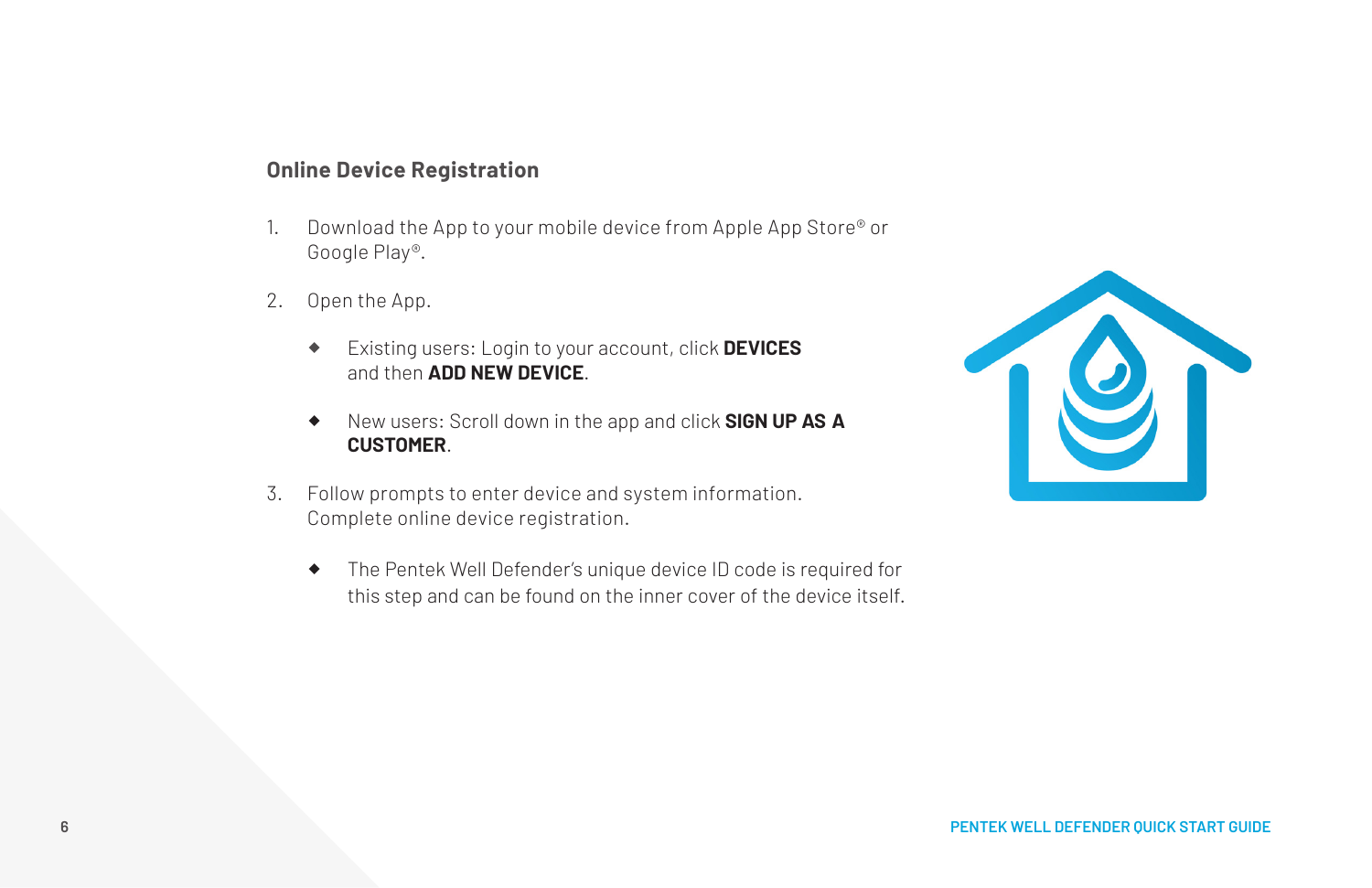## **BENTAIR PENTEK**

GUÍA DE INICIO RÁPIDO DE LA APLICACIÓN MÓVIL DE LA UNIDAD PENTAIR PENTEK® WELL DEFENDER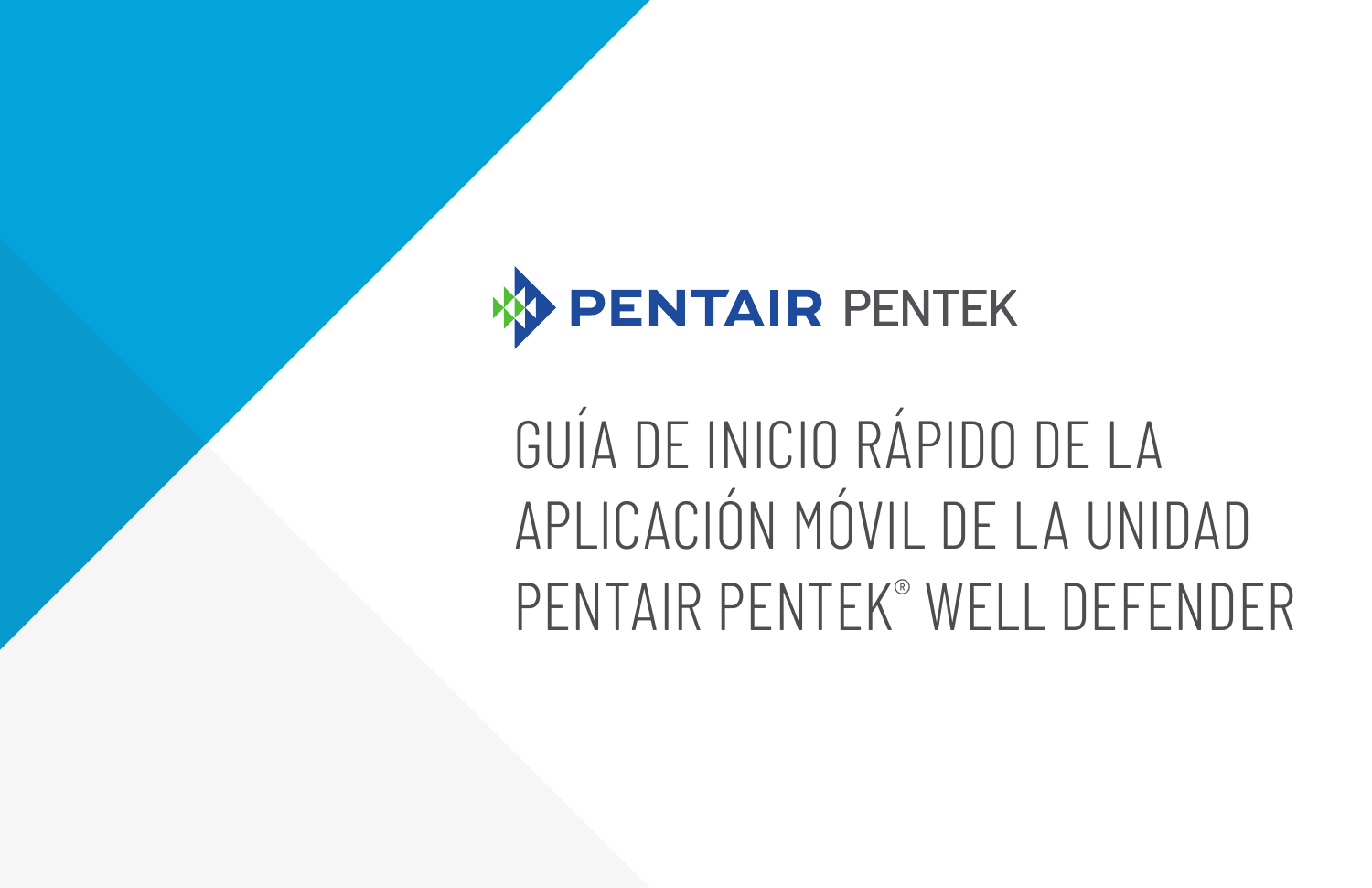#### **Cómo configurar el acceso móvil**

Para configurar su dispositivo digital móvil y conectar a la interfaz de la unidad Pentair Pentek® Well Defender, debe completar dos pasos:

- 1. Conecte su dispositivo digital móvil a la aplicación Pentair Home App a través de una conexión Wi-Fi.
	- El dispositivo digital móvil que use con Pentair Pentek Well Defender debe estar dentro del alcance del router durante el proceso de conexión.
- 2. Registrar la unidad Pentair Pentek Well Defender en línea.

**NOTA: El dispositivo digital móvil que use con Pentair Pentek Well Defender debe estar dentro del alcance del router durante el proceso de conexión.**

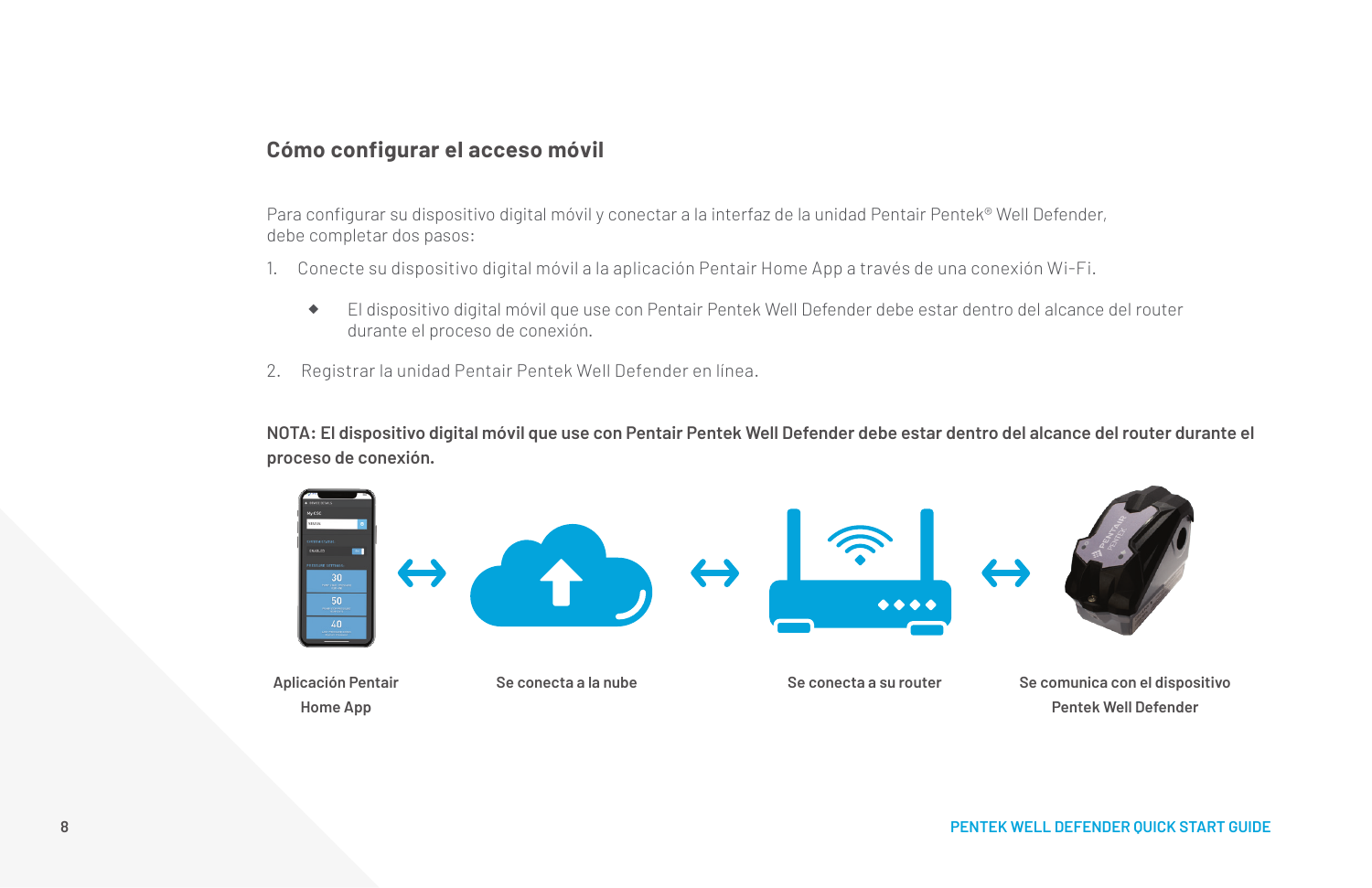

#### **Conectar el Pentair Pentek® Well Defender con un smartphone o una tablet**

Existen dos subpasos para conectar el Pentair Pentek Well Defender. Solo así podrá conectar el Pentek Well Defender completa y directamente a la aplicación.

- Primero debe conectar la unidad Pentek Well Defender a su dispositivo digital móvil.
- Luego, el Pentek Well Defender se conectará al router a través de un navegador web en su smartphone/ tablet.
- 1. Desenchufe el dispositivo Pentek Well Defender durante 10 segundos; luego, vuelva a conectar la unidad para activar el acceso local o el modo de conexión.
- 2. Espere a que la luz LED de comunicación del dispositivo parpadee en azul. Este paso podría demorar hasta 5 minutos.
- 3. Abra la configuración de Wi-Fi de su dispositivo digital móvil.
	- Para abrir la configuración de Wi-Fi en smartphones y tablets: Vaya a Settings (configuración) > WiFi or Settings (Wi-Fi o configuración) > Connections (conexiones) > WiFi (Wi-Fi).
- 4. Seleccione la red de nombre "**PPSxxxxxxx**" para conectar su dispositivo digital móvil a Pentek Well Defender.
- 5. Una vez conectado, la luz LED de comunicación del dispositivo azul dejará de parpadear. El dispositivo digital móvil ahora está conectado con el dispositivo Pentek Well Defender.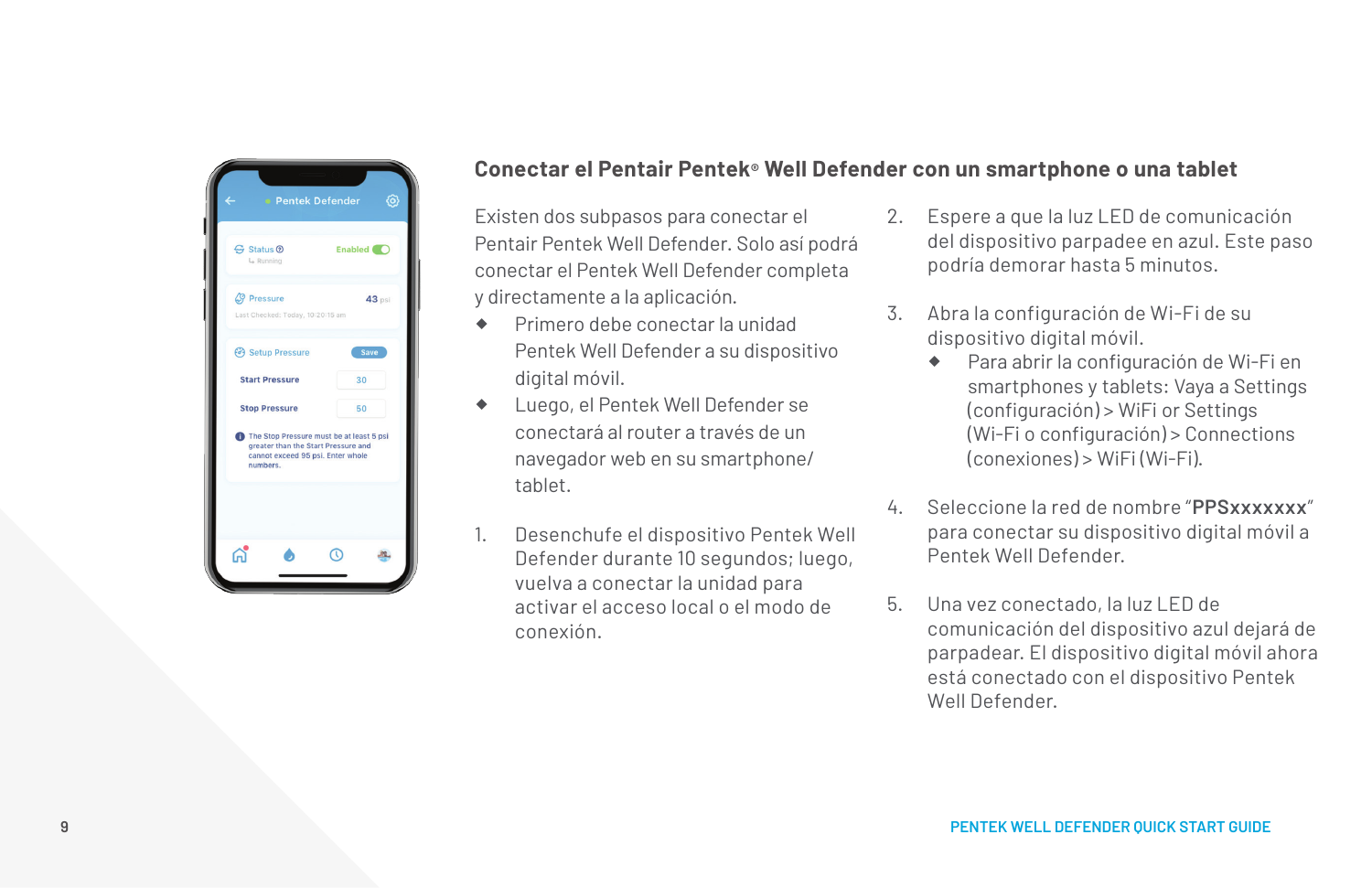

## **Conectar el Pentair Pentek® Well Defender a un router a través de un navegador web**

- 6. Abra cualquier navegador de Internet (como Chrome®, Safari®, etc.) en su dispositivo digital móvil para conectar Pentek Well Defender al router.
- 7. Escriba **192.168.1.1** en la barra de dirección y oprima Enter (ingresar). Esto le llevará a la página principal para conectar la unidad y el dispositivo digital móvil.

#### 8. Haga clic en **SETTINGS (configuración)**.

9. Seleccione el router de la lista desplegable de SSID e ingrese la contraseña del router en el campo de clave de seguridad (security key). Las contraseñas reconocen mayúsculas y minúsculas.

- 10. Haga clic en el botón **ADD (añadir)** para guardar esta red Wi-Fi en el dispositivo.
- 11. Desplácese a la sección System Settings (configuración del sistema).
	- Verifique que los valores de Upper Pressure y Lower Pressure (presión más alta y presión más baja) estén correctos. El valor máximo de configuración de presión más alta es de 100 psi.
	- Ingrese el valor de amperaje de factor de servicio (SFA) del motor de la bomba. El valor máximo es de 12 A.
- 12. Haga clic en **APPLY (aplicar)**.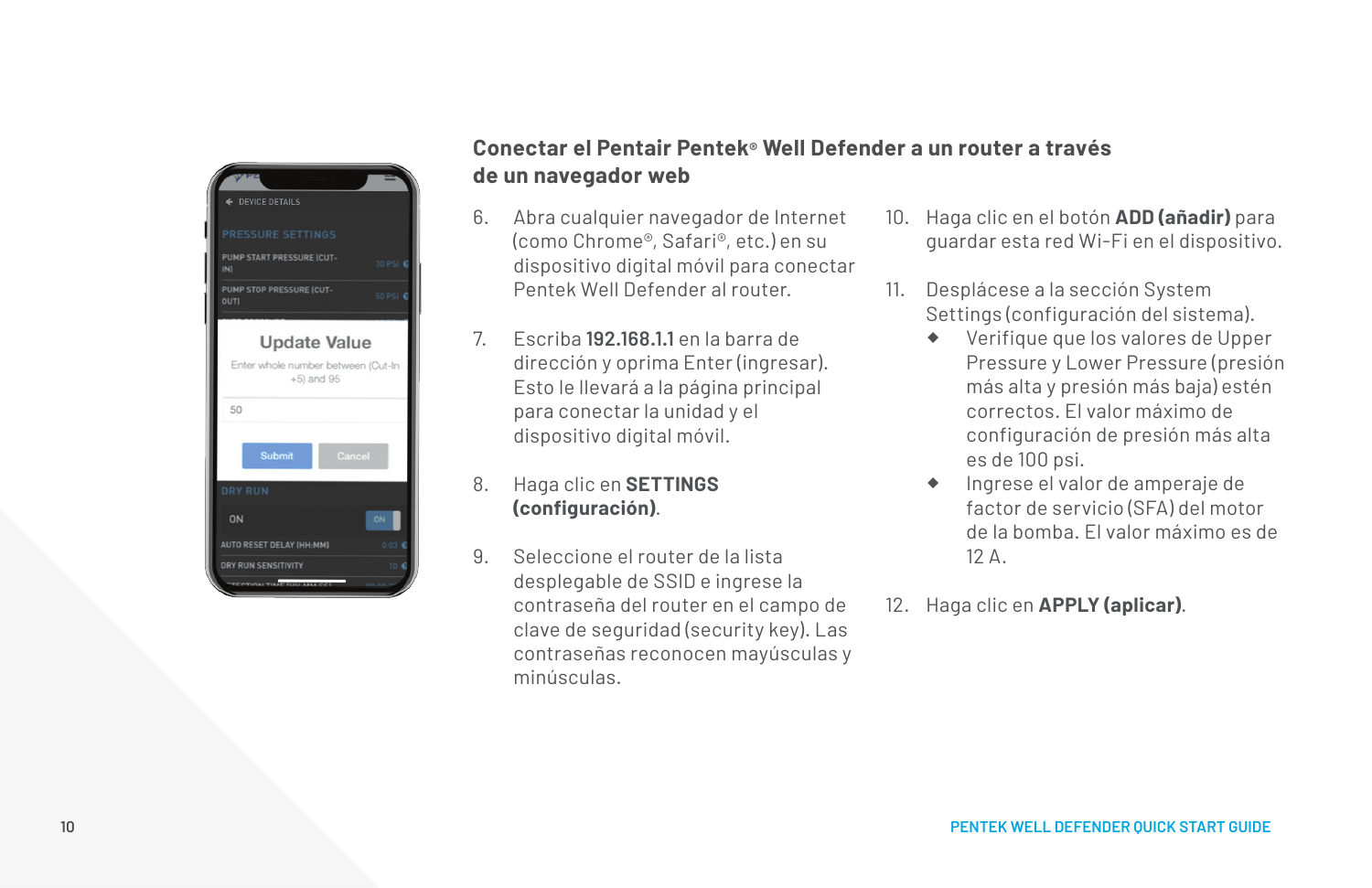

### **Conectar el Pentair Pentek ® Well Defender a un router a través de un navegador web**

- 13. Para completar el proceso ahora debe conectar la unidad Pentek Well Defender al Wi-Fi del router directamente. Para ello debe desconectar su dispositivo digital móvil del Wi-Fi del Pentek Well Defender. Abra la configuración de Wi-Fi de su dispositivo móvil.
	- Para abrir la configuración de Wi-Fi en dispositivos digitales móviles: Vaya a Settings (configuración) > WiFi or Settings (Wi-Fi o configuración) > Connections (conexiones) > WiFi (Wi-Fi).
- 14. Desconecte el dispositivo de la red Wi-Fi del Pentek Well Defender o seleccione "Forget This Network" (olvidar esta red) en la red PPSxxxxx.

La luz LED de conexión de la unidad Pentek Well Defender empezará a parpadear en verde una vez que esté conectada a la red Wi-Fi del propietario y luego dejará de parpadear y permanecerá en verde cuando esté conectada directamente a Internet.

- Si la luz LED de comunicación está roja, verifique que la red de Wi-Fi del router esté funcionando correctamente.
- Si la luz LED de comunicación sigue parpadeando en verde, verifique que el dispositivo esté configurado en la aplicación.
- 15. Selecciona como ser informado de eventos seleccionando una opción bajo la sección de Método de Notificación de el App.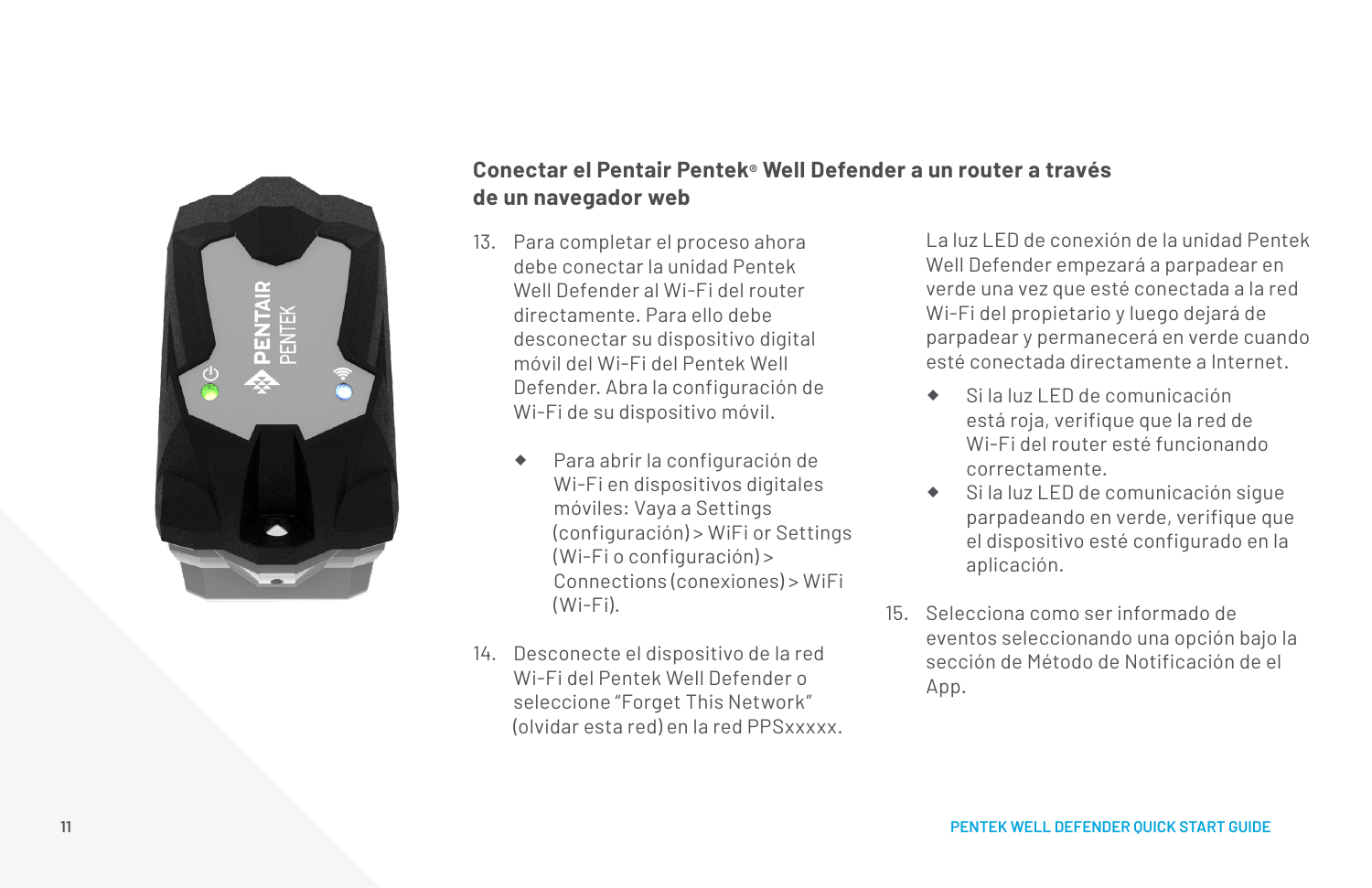#### **Registro del dispositivo en línea**

- 1. Descargue la aplicación a su dispositivo digital móvil desde Apple App Store® o Google Play®.
- 2. Abra la aplicación.
	- Usuarios registrados: Ingrese a su cuenta, haga clic en **DEVICES (dispositivos)** y luego en **ADD NEW DEVICE (agregar dispositivo nuevo)**.
	- Usuarios nuevos: Desplácese hacia abajo y haga clic en **SIGN UP AS A CUSTOMER**. (ingresar como cliente).
- 3. Siga las indicaciones para ingresar la información del dispositivo y del sistema. Complete el registro del dispositivo en línea.
	- Es obligatorio ingresar el código único de identificación del dispositivo Pentek Well Defender en este paso. Puede encontrarlo en la cubierta interior del dispositivo.

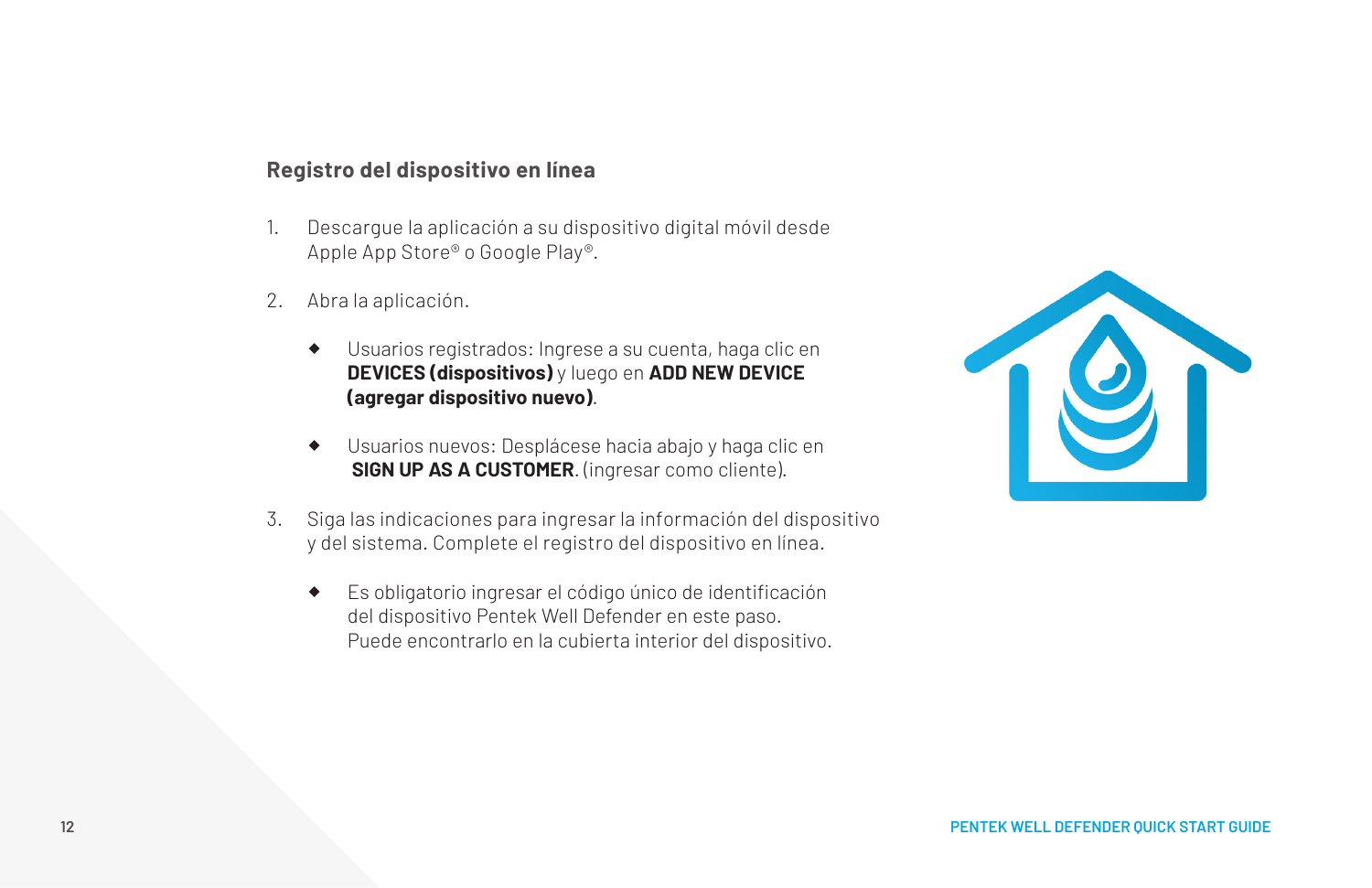## **DENTAIR PENTEK**

GUIDE DE DÉMARRAGE RAPIDE DE L'APPLICATION MOBILE PENTEK<sup>®</sup> WELL DEFENDER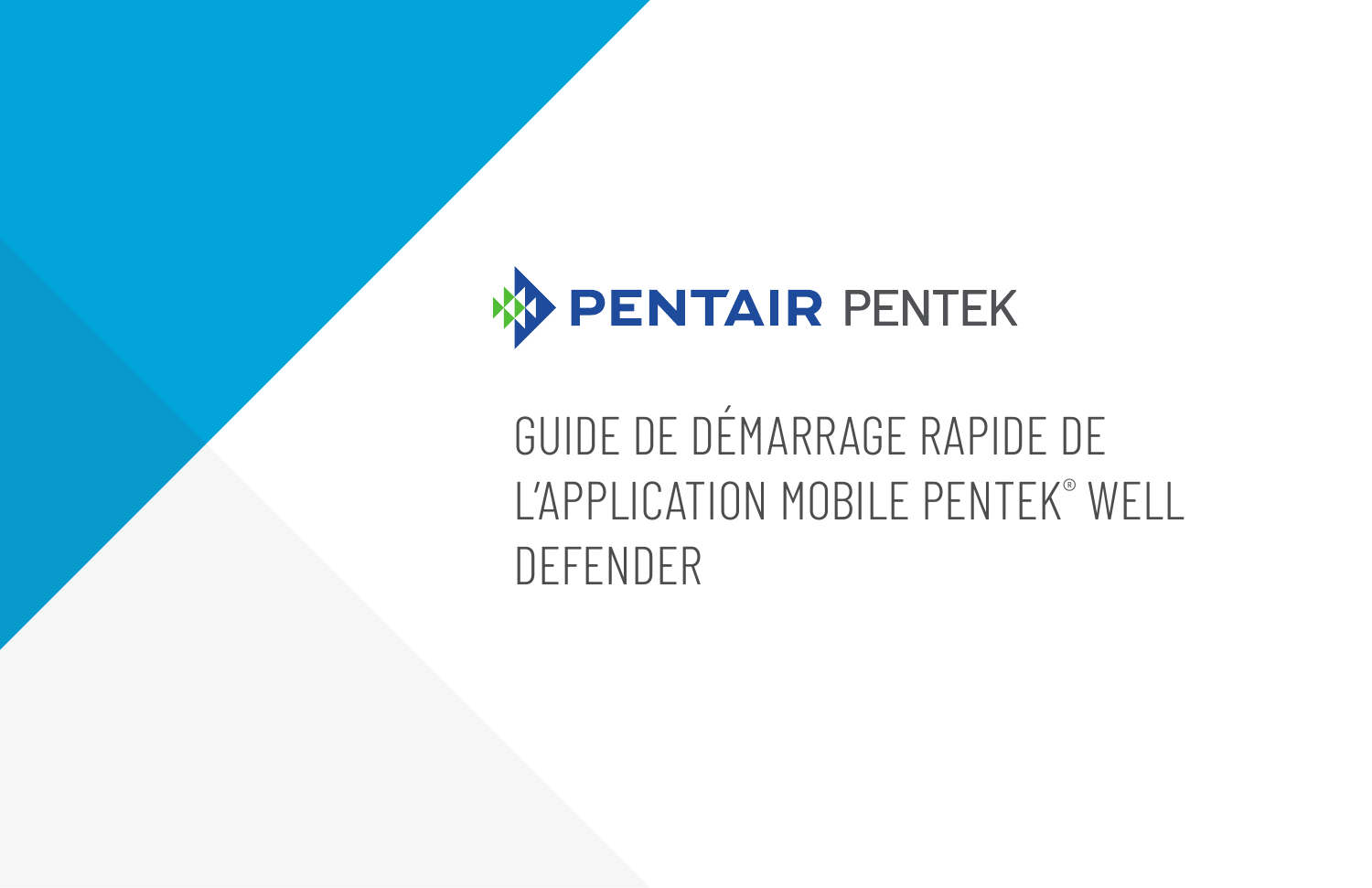### **Configuration de l'accès mobile**

La configuration de votre appareil mobile à l'interface avec le dispositif Pentek® Well Defender de Pentair comporte deux étapes :

- 1. Jumeler votre appareil mobile à l'aide de l'application Pentair Home et d'une connexion Wi-Fi.
	- L'appareil mobile utilisé pour jumeler Pentek Well Defender de Pentair doit se trouver dans le champ de portée du routeur durant les processus de jumelage.
- 2. Enregistrer le dispositif Pentek Well Defender de Pentair en ligne.

**REMARQUE : L'appareil mobile utilisé pour jumeler Pentek Well Defender de Pentair doit se trouver dans le champ de portée du routeur durant les processus de jumelage.**

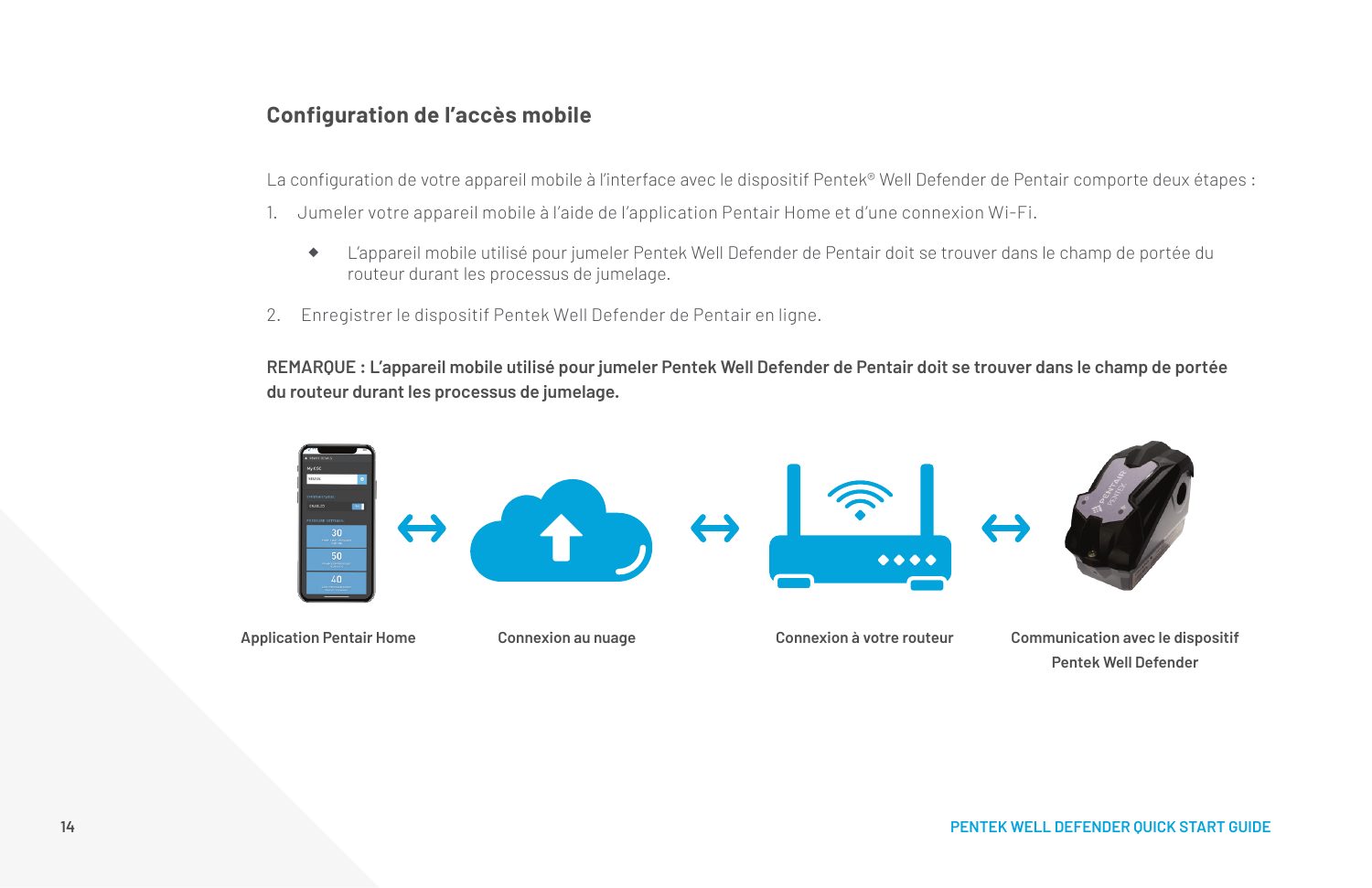

## **Jumeler le dispositif Pentek ® Well Defender de Pentair à un téléphone intelligent ou une tablette**

Deux sous-étapes sont nécessaires pour effectuer le jumelage du Pentek Well Defender de Pentair. Ce n'est qu'alors que Pentek Well Defender peut être jumelé pleinement et directement à l'application.

- Le dispositif Pentek Well Defender sera d'abord jumelé à votre appareil mobile.
- Ensuite, le dispositif Pentek Well Defender sera jumelé au routeur au moyen du navigateur Web de votre téléphone intelligent ou de votre tablette.
- 1. Débrancher le dispositif Pentek Well Defender pendant 10 secondes, puis le remettre sous tension afin d'activer l'accès local ou le mode de connexion.
- 2. Attendre que le voyant de communication du dispositif clignote en bleu. Cette étape peut prendre jusqu'à cinq minutes.
- 3. Ouvrir les paramètres Wi-Fi de l'appareil mobile.
	- Pour ouvrir les paramètres Wi-Fi sur un téléphone intelligent ou une tablette : Aller à « Settings » (paramètres) > « Wi-Fi » ou « Settings » (paramètres) > « Connections » (connexions) > Wi-Fi.
- 4. Sélectionner le réseau nommé « **PPSxxxxxxx** » pour connecter votre appareil mobile au dispositif Pentek Well Defender.
- 5. Une fois la connexion établie, le voyant de communication du dispositif passera au bleu fixe. L'appareil mobile est maintenant jumelé au dispositif Pentek Well Defender.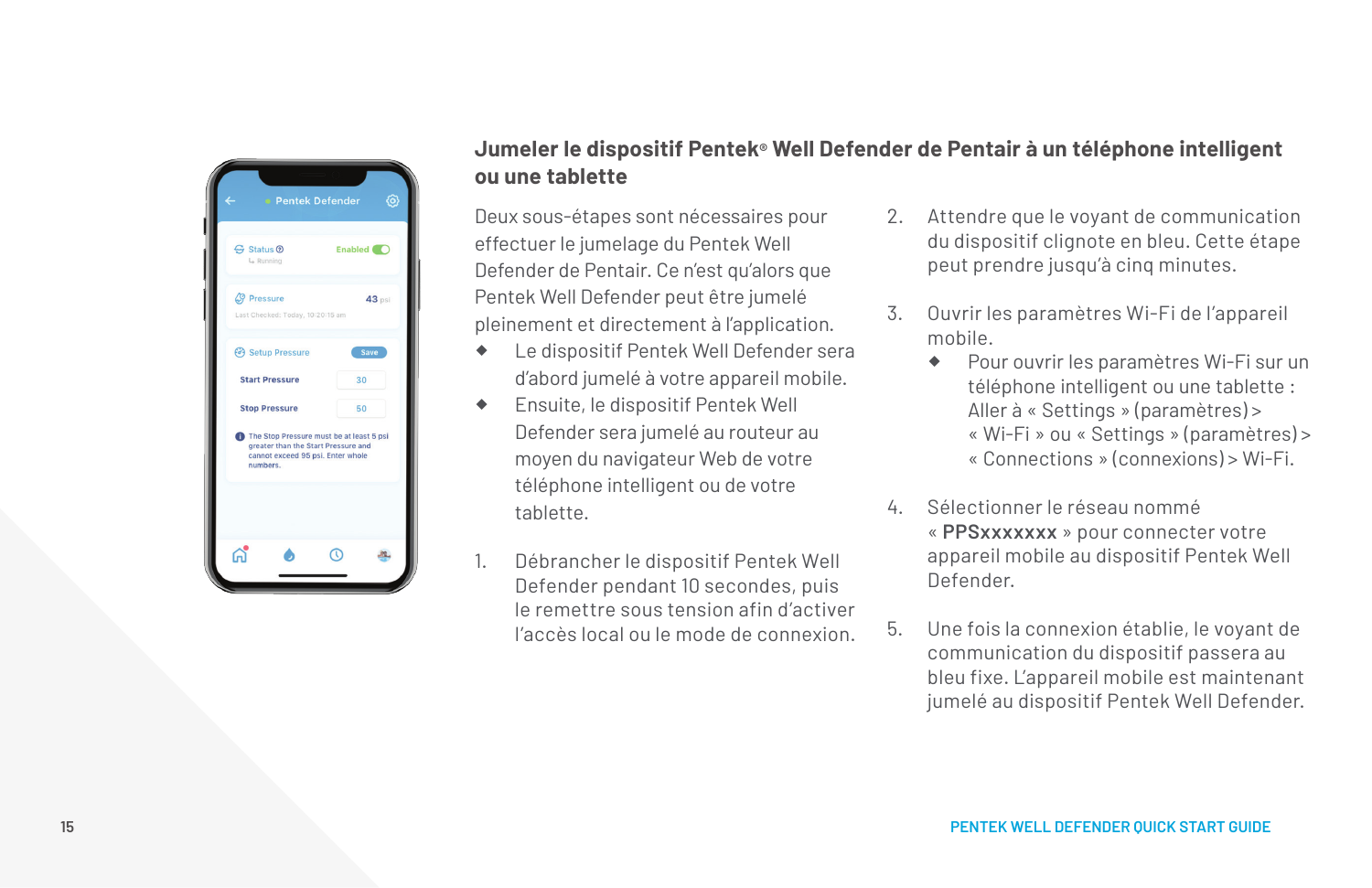

## **Jumeler le dispositif Pentek® Well Defender de Pentair à un téléphone intelligent ou une tablette**

- 6. Ouvrir n'importe quel navigateur Web (Chrome®, Safari®, etc.) sur l'appareil mobile pour jumeler le Pentek Well Defender au routeur.
- 7. Taper **192.168.1.1** dans la barre d'adresse et appuyer sur Entrée. Cela vous dirigera à la page principale de jumelage du dispositif et de l'appareil mobile.
- 8. Cliquer sur **SETTINGS** (paramètres).
- 9. Sélectionner le routeur dans la liste déroulante SSID et entrer le mot de passe du routeur dans le champ de la clé de sécurité. Les mots de passe sont sensibles à la casse.
- 10. Cliquer sur le bouton **ADD** (AJOUTER) pour sauvegarder ce réseau Wi-Fi dans le dispositif.
- 11. Faire défiler vers le bas jusqu'à la zone Paramètres système.
	- S'assurer que les valeurs des paramètres de pression supérieure et inférieure sont adéquates. La valeur maximale pour le réglage de la pression supérieure est de 100 psi.
	- Entrer la valeur d'intensité du facteur de surcharge du moteur de la pompe. La valeur maximale est de 12 A.
- 12. Cliquer sur **APPLY** (APPLIQUER).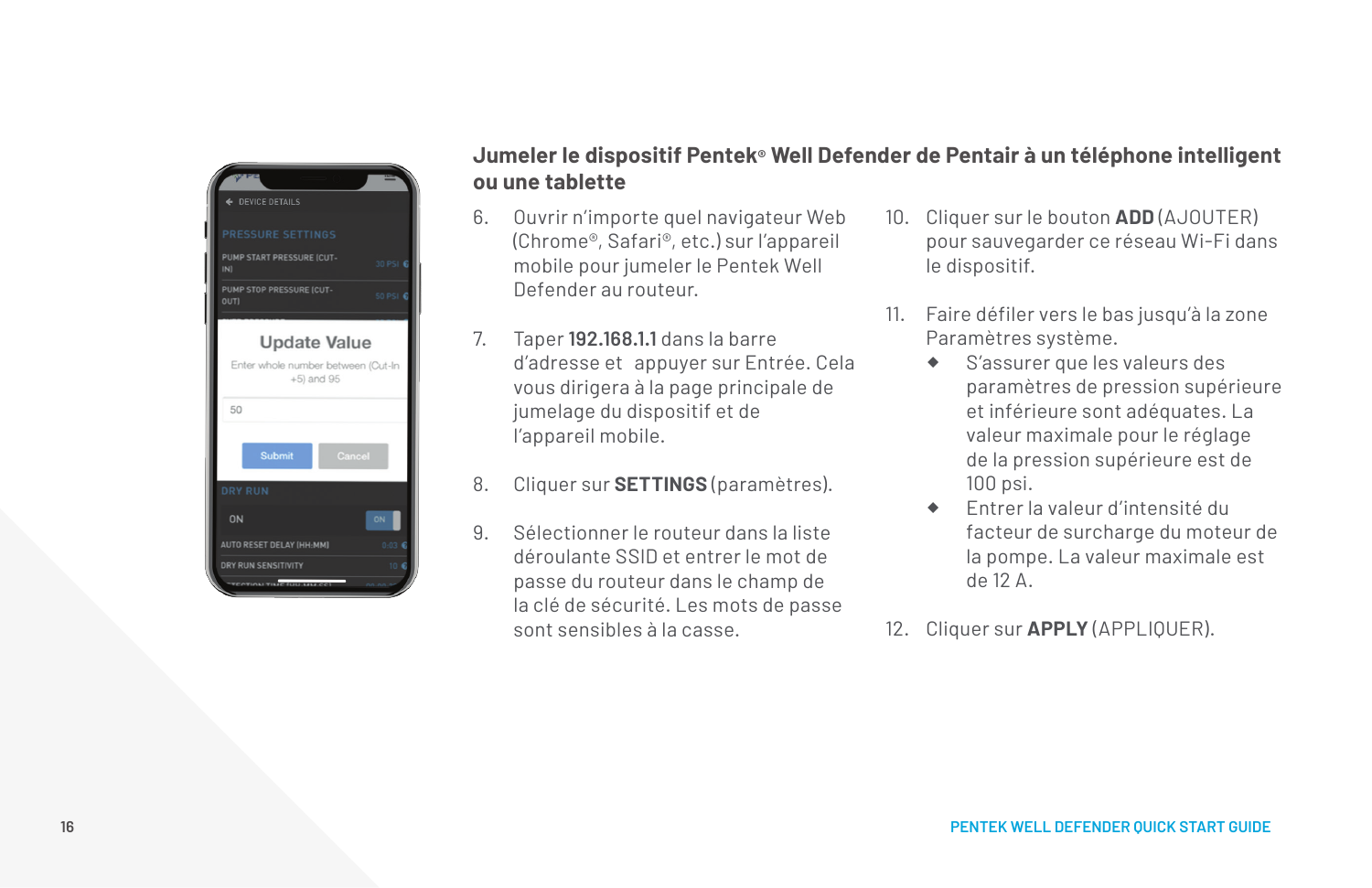

## **Jumeler le dispositif Pentek ® Well Defender de Pentair à un téléphone intelligent ou une tablette**

- 13. Pour terminer le processus, il est nécessaire de connecter le dispositif Pentek Well Defender au Wi-Fi du routeur directement en déconnectant votre appareil mobile du Wi-Fi du Pentek Well Defender. Ouvrir les paramètres Wi-Fi de l'appareil mobile.
	- Pour ouvrir les paramètres Wi-Fi sur un appareil mobile : Aller à « Settings » (paramètres) > « Wi-Fi » ou « Settings » (paramètres) > « Connections » (connexions) > Wi-Fi.
- 14. Se déconnecter du réseau Wi-Fi du Pentek Well Defender ou sélectionner « Forget This Network » (oublier ce réseau) pour le réseau PPSxxxxx.

Le voyant de connexion de Pentek Well Defender passera au vert clignotant une fois connecté au réseau Wi-Fi du propriétaire, puis au vert fixe lorsqu'il sera connecté directement à Internet.

- Si le voyant de communication est rouge, s'assurer que le réseau Wi-Fi du routeur fonctionne correctement.
- Si le voyant de communication continue de clignoter en vert, s'assurer que le dispositif est configuré sur l'application.
- 15. Choisissez comment être informé des événements en sélectionnant une option dans la section Méthodes de notification de l'application.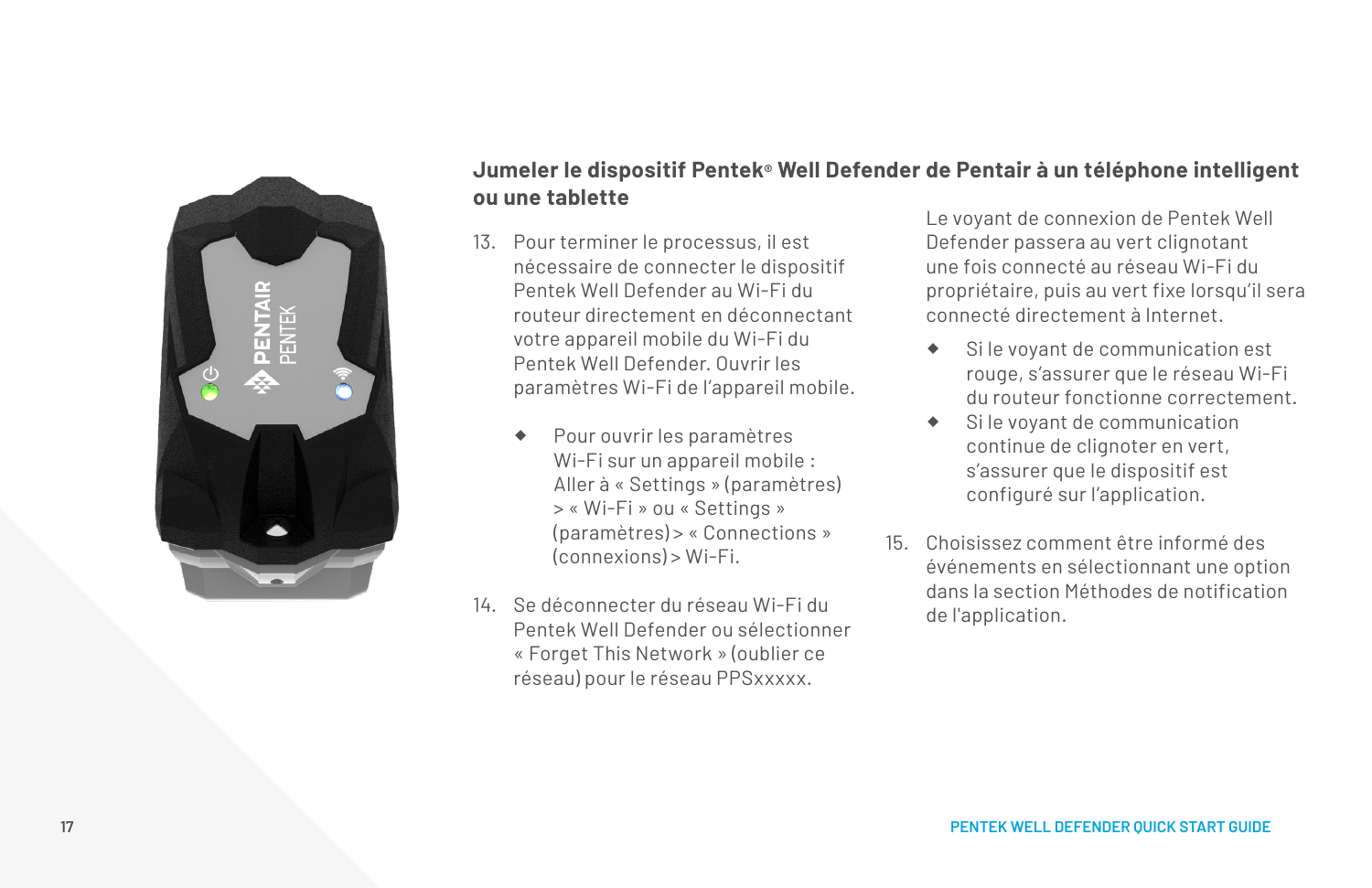#### **Enregistrement du dispositif en ligne**

- 1. Télécharger l'application sur votre appareil mobile à partir de l'App Store® d'Apple ou de Google Play®.
- 2. Lancer l'application.
	- Utilisateurs actuels : Se connecter à son compte, cliquer sur **DEVICES** (DISPOSITIFS) et ensuite sur **ADD NEW DEVICE** (AJOUTER UN NOUVEAU DISPOSITIF).
	- Nouveaux utilisateurs : Dans l'application, faire défiler vers le bas et cliquer sur **SIGN UP AS A CUSTOMER** (S'INSCRIRE COMME CLIENT).
- 3. Suivre les instructions pour entrer les informations relatives au dispositif et au système. Effectuer l'enregistrement du dispositif en ligne.
	- Le code d'identification unique du Pentek Well Defender est nécessaire pour cette étape et se trouve sur le couvercle intérieur du dispositif lui-même.